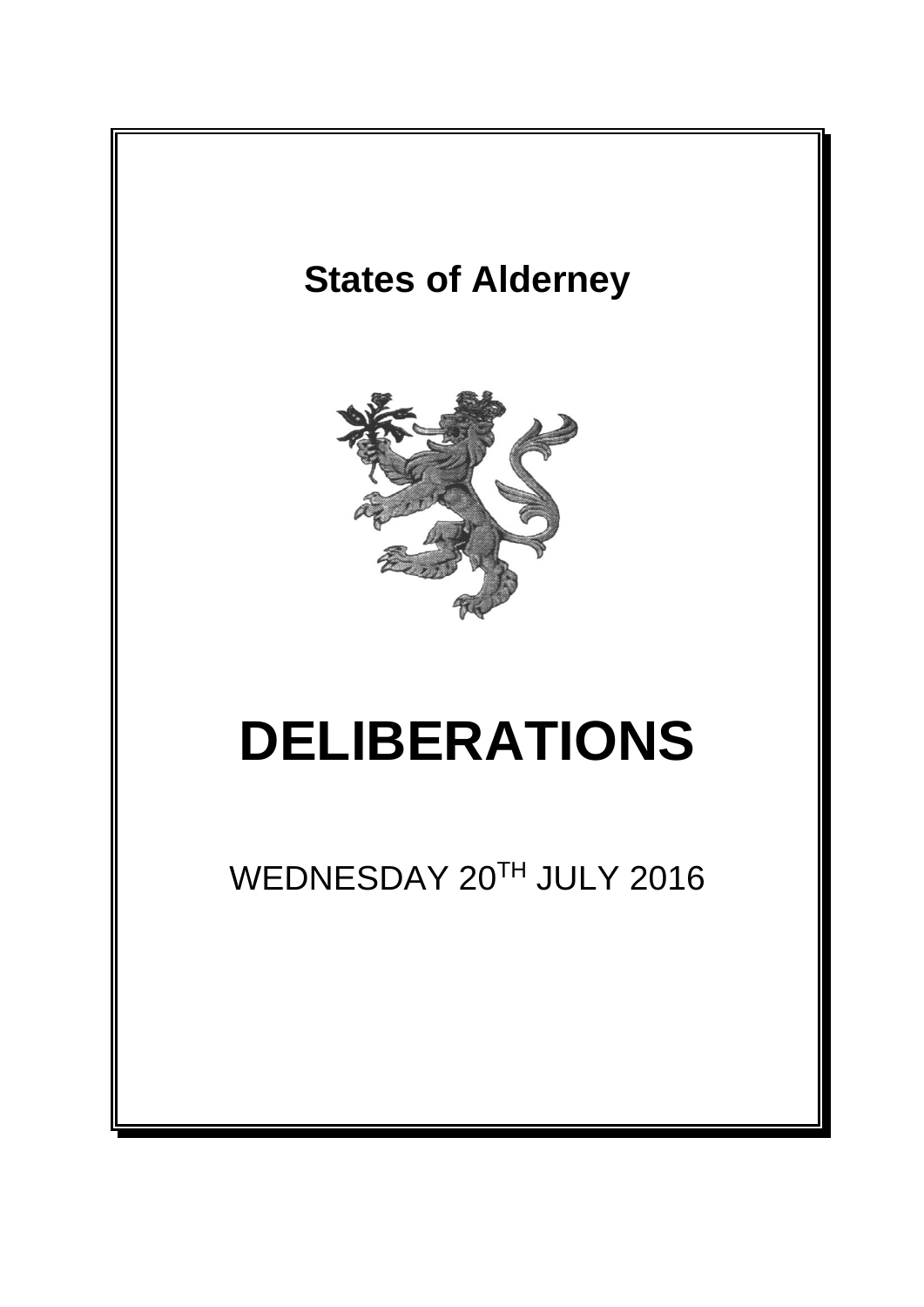# **STATES OF ALDERNEY**

# **DELIBERATIONS FOR THE MEETING**

# **ON WEDNESDAY 20 TH JULY 2016 AT 17:30**

Present: Mr Stuart Trought, President Mr Ian Tugby Mr Matt Birmingham Mr Louis Jean Mr Francis Simonet Mr Robert McDowall Mr Chris Rowley Mr Steve Roberts Mrs Norma Paris Mr Graham McKinley

Lieutenant G T Workman RN (Rtd) represented His Excellency The Lieutenant-Governor of the Bailiwick of Guernsey.

The following Statement was placed on the Billet by the President:-

## **Statement from the President re Brexit:-**

The decision for the UK to leave the European Union, which has yet to be made by Parliament but is *heralded by the result of the referendum on 23 June, has ramifications for the Channel Islands and the Isle of Man. The most obvious issue which will need addressing is deciding what will replace* 'Protocol 3' - the existing mechanism by which those living in the Channel Islands and the Isle of Man *avail of free movement within the EU together with access to markets.*

The reality for us is that the pace and overall agenda will be set primarily by the UK, together with the *European Commission. Certainly it is highly unlikely that the UK Government will enter into detailed negotiations prior to the election of a new Prime Minister, currently scheduled for September.*

*Both the States of Guernsey and Jersey have made initial statements, largely designed to register the interests of the Channel Islands with the UK. Some preliminary discussions have taken place between representatives of the Policy and Finance Committee of the States of Alderney and representatives of the Guernsey Policy and Resources Committee. Assurances were given by the latter that there would be detailed consultations across the 3 governments within the Bailiwick of Guernsey.*

*As negotiations progress regular updates will be provided through the Policy and Finance Committee and debates will be held in the full States as and when required.*

It is sensible for the Channel Islands to work collectively, where common cause can be made. It is also *appropriate for the individual governments to seek to protect and advance the interests of their citizens. I would therefore expect that the States of Alderney will co-operate with colleagues within the Bailiwick of Guernsey and with our fellow Channel Islanders in Jersey. However, I expect also that our States* will remember that its first duty is to the people of our island and will act always in their interest.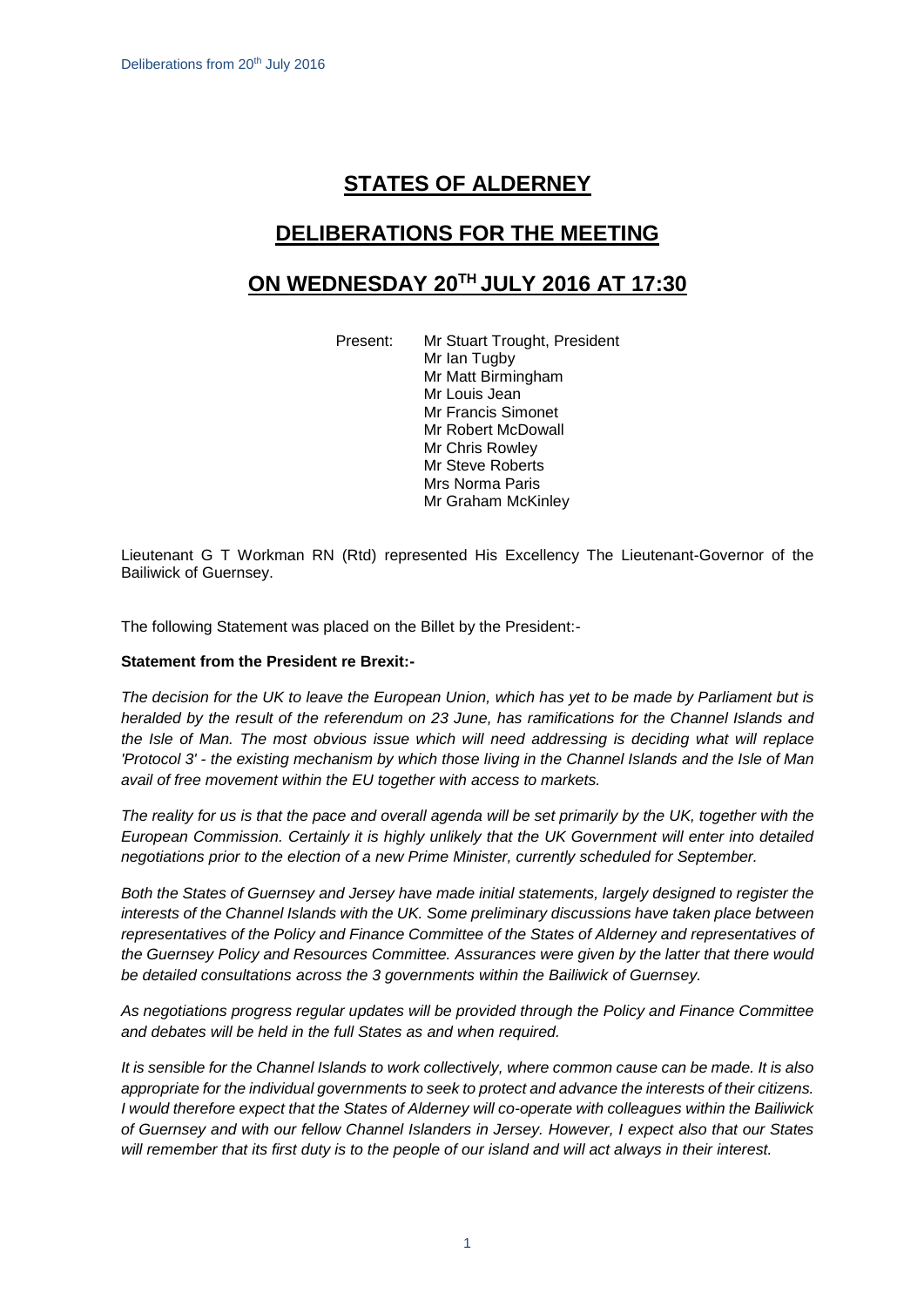### **Item l Amendment to Section 59 of The Government of Alderney Law, 2004**

**The States of Alderney resolved to approve the "Government of Alderney Law, 2004, (Amendment) Ordinance 2016", substituting the date of 7th May with 30th June.**

*Proposed by Mr McDowall, seconded by Mr Roberts Approved unanimously*

#### **Item II Land Use Plan Review 2016 Phase 1**

**The States of Alderney resolved:-**

- **1. In pursuance of Section 30 (1) of the Building and Development Control (Alderney) Law 2002, as amended, to approve the undermentioned documents (i-iii), as the Land Use Plan prepared under Part IV of the Building and Development Control (Alderney) Law 2002, in replacement of the Land Use Plan (as amended) approved by the States on 16th November 2011;**
	- *(i) Alderney Land Use Plan 2016 Section 1: Policies;*
	- *(ii) Alderney Land Use Plan 2016 Section 2: Sites;*
	- *(iii) Alderney Phase 1 Housing Land Use Plan 2016 (Map)*

#### **and**

**2. In pursuance of Section 30 (2) of the Building and Development Control (Alderney) Law 2002, as amended, to authorise the President of the States of Alderney to sign and date the approved Land Use Plan documents (i), (ii) and (iii) for the purposes of identification.** 

*Proposed by Mr Birmingham, seconded by Mr Simonet Items 1 and 2 above were voted on separately. Both were approved by a majority, all in favour except Messrs Tugby and Jean who voted against on both items.*

### **Item III Building and Development Control (Alderney) (Amendment) Ordinance, 2016**

## **The States of Alderney resolved to approve the Building and Development Control (Alderney) (Amendment) Ordinance, 2016.**

*Proposed by Mr Birmingham, seconded by Mr Simonet Approved by a majority, all in favour except Messrs Tugby and Jean who voted against*

## **Item IV Elections 2016**

**The States of Alderney resolved to approve that:**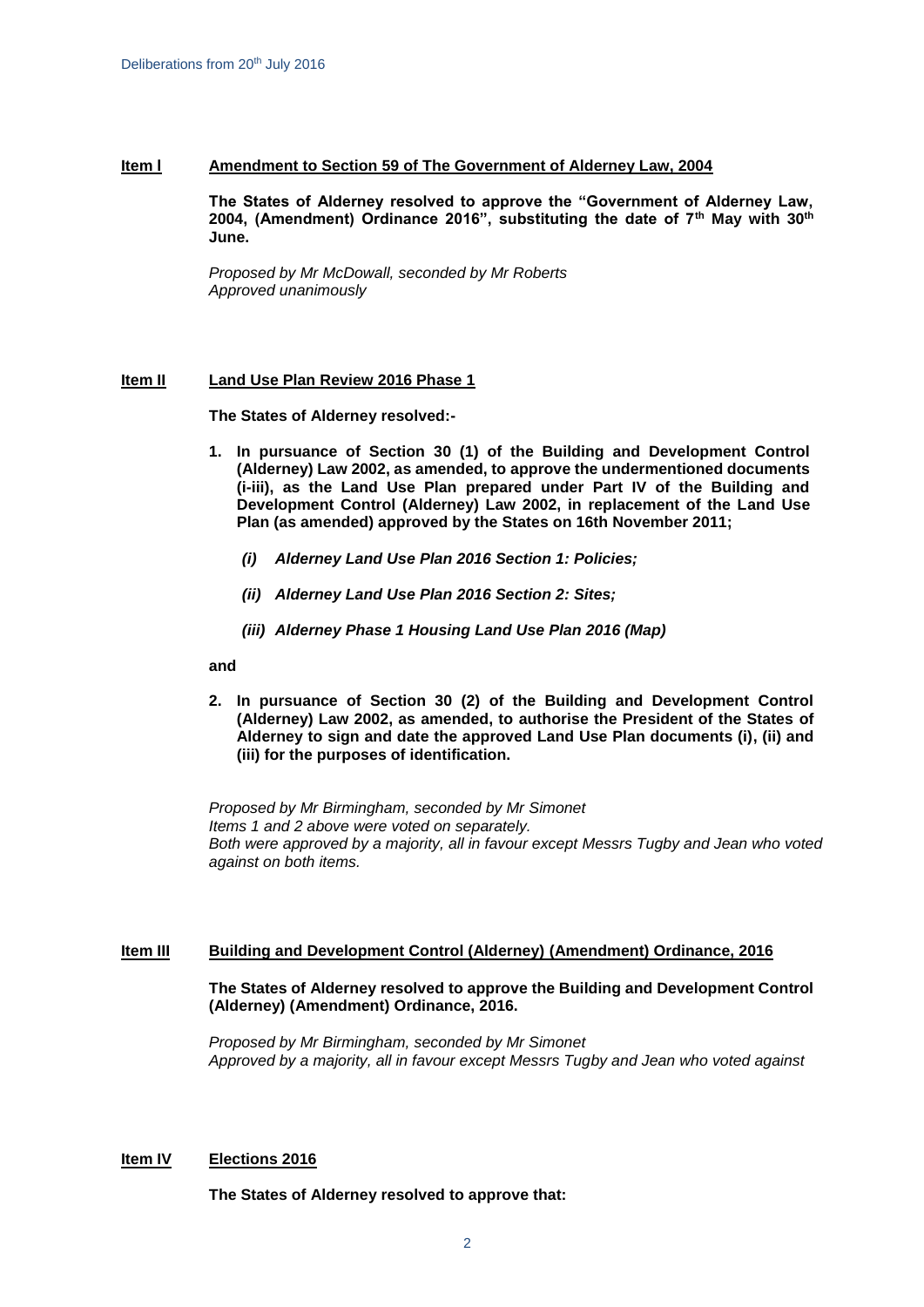- **(i) The date for the Presidential Ordinary Election be Saturday, 12th November 2016;**
- **(ii) The date of the Ordinary Election be Saturday, 26th November 2016; and**
- **(iii) That the Plebiscite be held on Saturday, 10th December 2016.**

*Proposed by Mr McDowall, seconded by Mr Rowley Approved unanimously*

### **Item V Independent Health Review**

**The States of Alderney resolved to approve the report attached to the Billet containing the Terms of Reference for the Independent Review of Health and Social Care need, provision and governance in Alderney.** 

*Proposed by Mr McDowall, seconded by Mr McKinley Approved unanimously*

### **Item VI The Speed Trials (Alderney) Ordinance, 2016**

**The States of Alderney resolved to approve "The Speed Trials (Alderney) Ordinance, 2016".**

*Proposed by Mr Tugby, seconded by Mrs Paris Approved unanimously*

## **Item VII Air Transport Licensing (Alderney) Law, 1996 - Policy Statement**

**The States of Alderney resolved to approve the modified policy in relation to the licensing of Alderney's air transport services as approved by the States of Deliberation, and for this policy statement to replace the previous policy. The approved policy is attached.**

*Proposed by Mr McDowall, seconded by Mr Roberts Approved unanimously*

## **Item VIII Questions and Reports**

No Questions or Reports were received

**Meeting Closed: 1845hrs**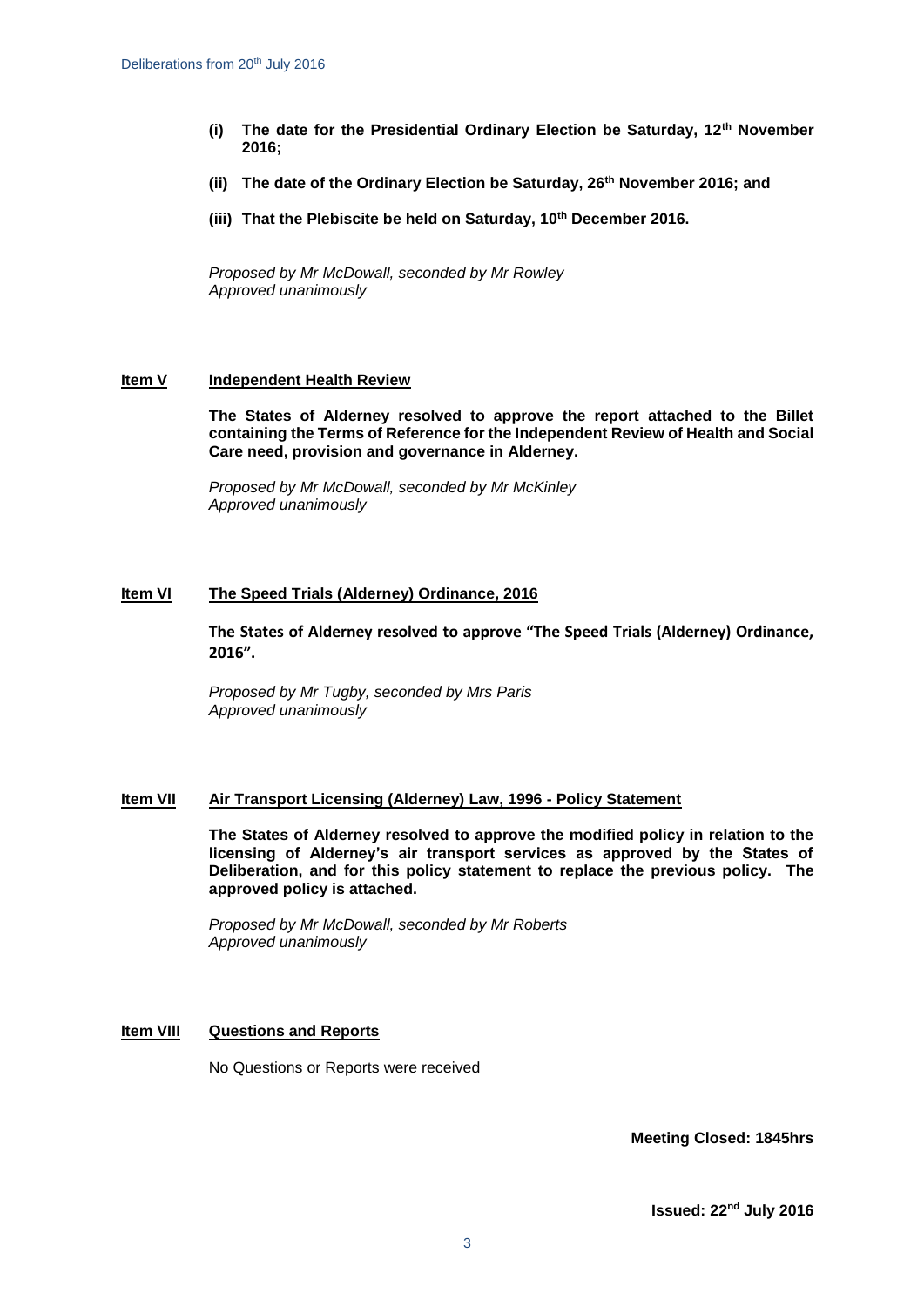# **AIR TRANSPORT LICENSING (ALDERNEY) LAW, 1996**

## **POLICY STATEMENT**

This policy statement is the States of Alderney's published policy in relation to the licensing of Alderney's air transport services as approved by the States of Deliberation and as amended by Resolution of the States Alderney. This policy statement replaces the previous policy.

- 1. Services between Alderney and another point in the British Isles, where the aircraft is carrying passengers or cargo for hire or reward, will be subject to a Alderney air transport licence being granted – in addition to the appropriate licence(s) or permission(s) required from the State of the Operator. However, some aircraft or classes of aircraft may be exempt from the need to obtain such a licence (e.g. emergency flights, technical stops, and air taxis)*.* For absolute clarity, the British Isles (in this context) comprises the United Kingdom, the Isle of Man, and the Channel Islands.
- 2. Under these arrangements, the State of the Operator's licensing procedures will be accepted for determining the financial fitness and technical capabilities of individual airlines, and for determining when an airline is engaged in anti-competitive behaviour. Applicants will be required to provide evidence of meeting the minimum insurance cover requirements, as stipulated from time to time by the State of the Operator. Holders of air transport licences are required to provide such evidence annually to the Alderney Airport Director.
- 3. When applications for a licence are considered, in accordance with the requirements of Insular legislation, a view will be taken as to the extent to which what is proposed will, or will not, be in the best interests of the users of the Island's air transport services and thereby also the best interests of the Island.
- 4. Every air transport licence application is considered on its own merits.
- 5. Certain benefits, particularly with regard to cost and consumer choice, can result from appropriate competition between different destinations and/or carriers. Competition could, therefore, be inter-route or intra-route.
- 6. Competition, however, is not the sole determining factor and the potential benefits of lower costs and more consumer choice will need to be balanced against the requirement for regulation to safeguard the interests of the users of the air transport services and, where appropriate, Island residents.
- 7. Consideration will be given to the likely short-term and long-term advantages and disadvantages that would result from the provision of the proposed services.
- 8. The interests of the users of passenger air transport services may be summarised as follows:-
	- (i) for locally-based leisure and business travellers, the requirement is for sufficient capacity on a daily year-round basis to provide for on-demand travel at reasonable cost on services linking the Island with a centre of population in the British Isles, and in particular with an airport able to provide interlining links with European, Intercontinental and United Kingdom domestic air services. ;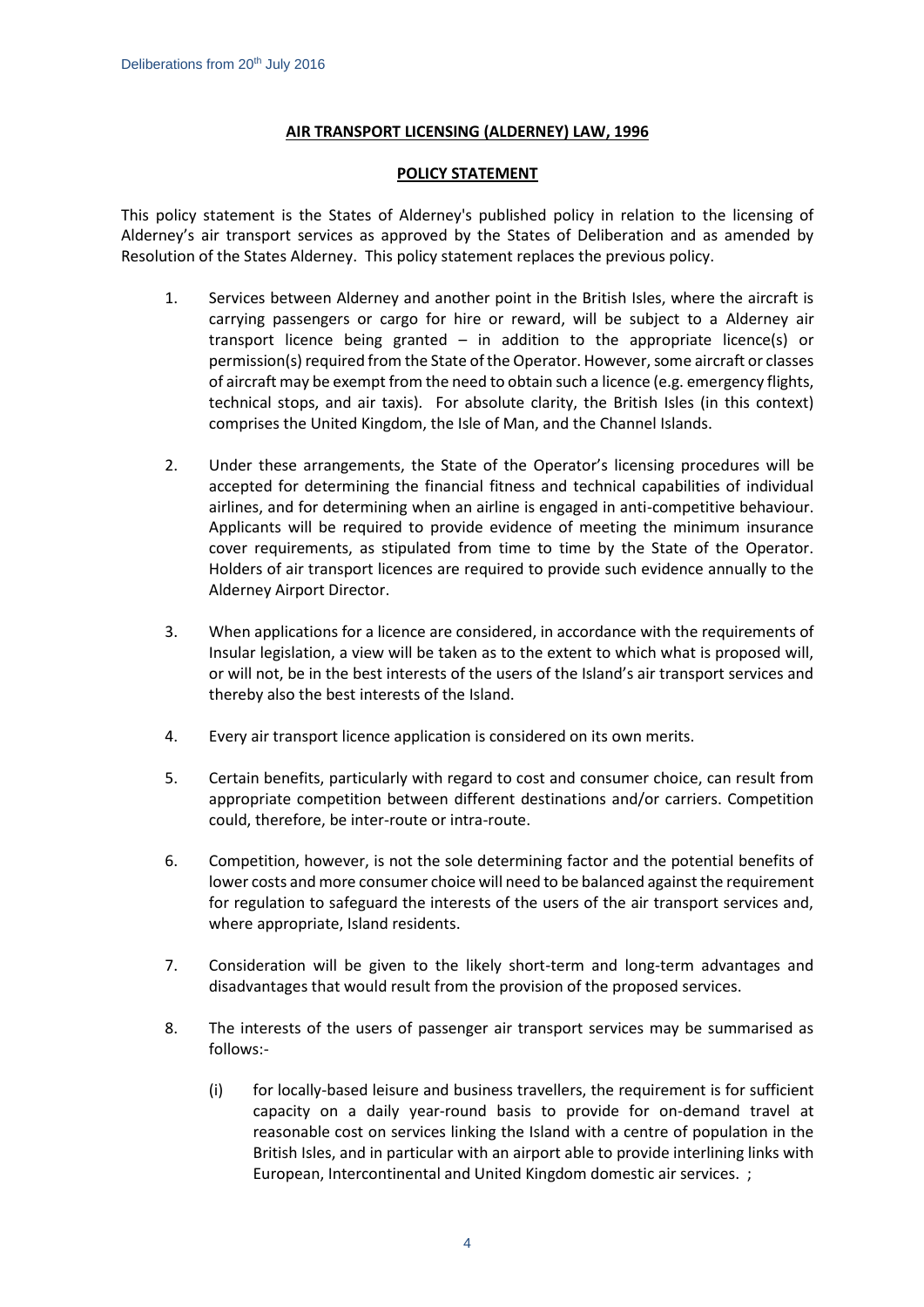- (ii) for tourists to Alderney, the need is for sufficient capacity at the lowest possible fare on direct services from multiple points of origin within the British Isles. The available air transport services should, wherever possible, allow tourists to make the choice between their own independent travel arrangements or packages offered by tour operators or agents.
- 9. The interests of the users of cargo air transport services may be summarised as follows: the requirement is for sufficient capacity on a daily year-round basis to provide for ondemand transport of cargo at reasonable cost on services linking the Island with a number of points in the British Isles, and in particular with airports able to provide interlining links with European, Intercontinental and United Kingdom domestic air services.
- 10. The best interests of users, particularly in regard to cost and consumer choice, are generally enabled by active competition between air transport operators. Where such competition is intra-route, it should be able to stimulate the route in question. However, it should not discourage active, long-term development of that route. Where such competition is inter-route, it should be able to generate lower fares on those routes and would offer consumers a choice of route. Each route should be provided with a suitable standard of service, by the airline(s) operating on it, to satisfy all main categories of user throughout the year. The services provided should also have continuity over a period of time.
- 11. There is particular concern to ensure that scheduled air services are maintained at a sufficient level, throughout the year, to ensure the economic and social sustainability of the Island. Air transport links with the United Kingdom are particularly important in this regard. Additionally, scheduled services are important for health/medical, educational and business requirements. Charter air services, or other short-term operations, could be detrimental to the provision of scheduled air services on any particular route and that year-round scheduled services are generally of paramount importance.

# **Scheduled Air Services**

12. The main aims, in respect of scheduled air services, are to:-

- (i) maintain year-round scheduled services of sufficient capacity to cater for all user categories;
- (ii) secure the provision of sufficient capacity throughout the year to cater for the needs of the tourism industry;
- (iii) secure the lowest fare structure consistent with viable operations;
- (iv) obtain continuity of service from year to year, with the airline or airlines operating on a route being in a position to develop the service for the benefit of all categories of user;
- (v) facilitate point-to-point travel and interlining opportunities;
- (vi) secure the highest possible standard of service.
- 13. Certain applications could have a potential impact on the incumbent operator. There may be occasions when more than one airline applies to operate the same route. In considering such applications, particular reference will be made to :–